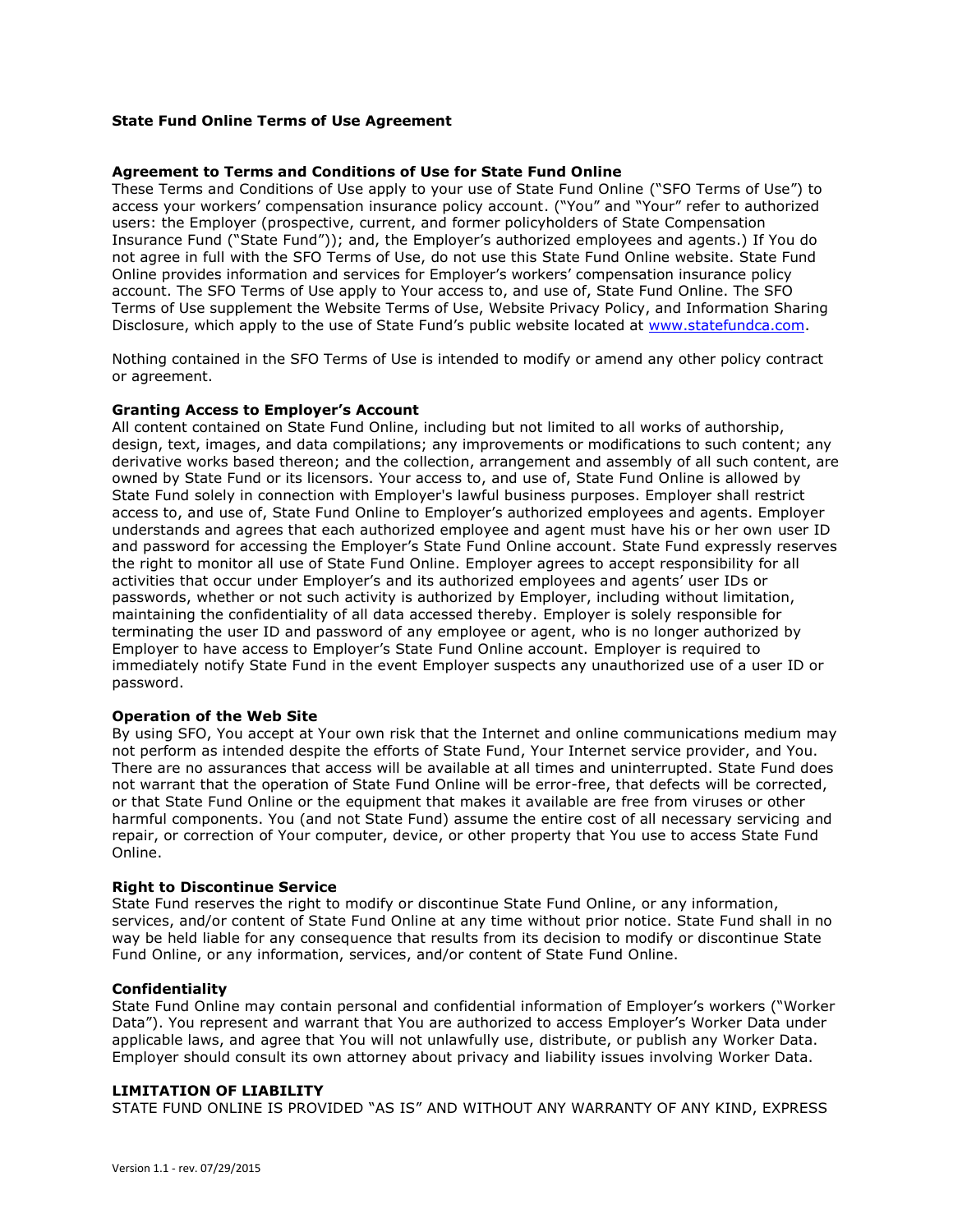OR IMPLIED. YOU AGREE THAT STATE FUND SHALL BEAR NO LIABILITY FOR ANY LOSS, WHETHER DIRECT, INDIRECT, CONSEQUENTIAL OR INCONSEQUENTIAL, RESULTING FROM OR RELATING TO YOUR USE OF, OR ACTIONS TAKEN BY, YOU AS A RESULT OF ACCESS TO, OR INFORMATION OBTAINED FROM, STATE FUND ONLINE, INCLUDING ANY LOSS ARISING FROM ANY MALFUNCTIONS OR INTERRUPTIONS, PROBLEMS WITH INTERNET SERVICE PROVIDERS, THIRD PARTY ACTIONS, OR OTHER ELECTRONIC COMMUNICATION SYSTEMS PROBLEMS, DIFFICULTIES, OR FAILURES. THIS LIMITATION APPLIES TO ALL LIABILITY INCLUDING, WITHOUT LIMITATION, ACTIONS IN CONTRACT, EQUITY, AND TORT (INCLUDING NEGLIGENCE, BREACH OF STATUTORY DUTY, AND STRICT LIABILITY).

# **Indemnification**

Employer agrees to indemnify, defend and hold State Fund harmless from any and all liability and damages arising out of any administrative, civil, or criminal proceeding involving Your breach of the SFO Terms of Use or alleged violation of any federal, state, or municipal law, regulation, or ordinance, including without limitation Your unlawful use of Worker Data or involvement in any of the prohibited activities set forth in the SFO Terms of Use , or any other acts or omissions by You in connection with Your use of State Fund Online.

# **Electronic Notification and E-commerce**

For purposes of the exchange of documents, information, and other electronic communications (collectively "e-commerce") between State Fund and Employer, the Employer will provide State Fund with one or more designated and valid e-mail address(es). Employer understands and agrees that by providing the designated and valid e-mail address(es) that the e-mail address(es) will be relied upon by State Fund to provide You with information relating to State Fund Online. Employer is solely responsible for maintaining active and valid e-mail address(es) for e-commerce purposes. Failure to provide active and valid e-mail address(es) may result in the termination of e-commerce activities at the sole discretion of the State Compensation Insurance Fund.

## **Prohibited Activities**

You agree not to:

- Share or allow the sharing of any user ID or password to State Fund Online.
- Transmit any information via State Fund Online that is not related to the Employer for which the information is transmitted.
- Transmit any information via State Fund Online that is unlawful, abusive, defamatory, scandalous, or otherwise objectionable.
- Post any content that infringes upon any copyright or other proprietary right.
- Develop, transmit, or use any automated electronic means to obtain, by way of downloading or displaying, any of the data available on State Fund Online (technology commonly referred to as a "bot").

## **Modification of Agreements**

The SFO Terms of Use may change in the future and without prior notice; you may review the most current version by clicking on the "SFO Terms of Use" link. By using State Fund Online after changes are made to the Website Terms of Use, Website Privacy Policy, or Information Sharing Disclosure, You accept the changed terms. State Fund will notify You upon login to State Fund Online if the SFO Terms of Use are updated. You will be required to accept the changed terms before proceeding to access State Fund Online.

## **Termination**

State Fund reserves the right to terminate Your access to, and use of, State Fund Online at any time, with or without cause. Your access to, and use of, State Fund Online granted herein shall terminate automatically upon any breach by You of the SFO Terms of Use. Upon the cancellation or non-renewal of Employer's State Fund workers' compensation insurance policy, State Fund may in its sole discretion permit You to retain access to State Fund Online. State Fund's limitation of liability and Employer's obligation to indemnify State Fund will survive the termination of Your use of, or access to, State Fund Online.

## **Miscellaneous**

If any provision of the SFO Terms of Use is held unenforceable, the remaining provisions of the SFO